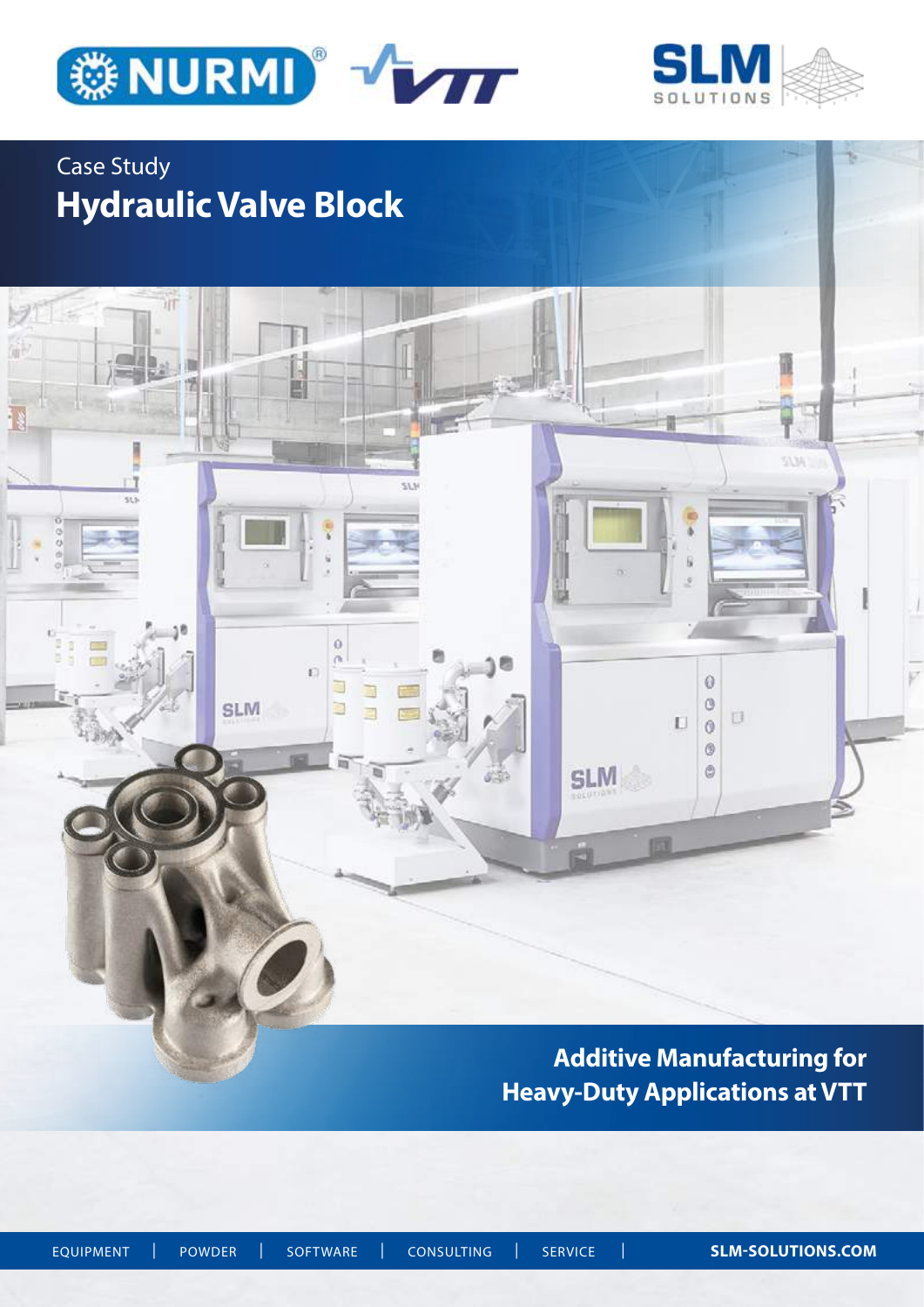# **3D-Printing Success Story**



### **WEIGHT- AND MATERIAL SAVINGS Manufactured in one piece**

#### **Part Data**

| <b>Hydraulic Valve Block</b>       |
|------------------------------------|
|                                    |
| <b>Aviation and Aeronautics</b>    |
|                                    |
| 316L                               |
|                                    |
| $50 \mu m$                         |
|                                    |
| 2d 7h 26min (full load, 12 pieces) |
|                                    |
| SLM®280 Twin                       |
|                                    |

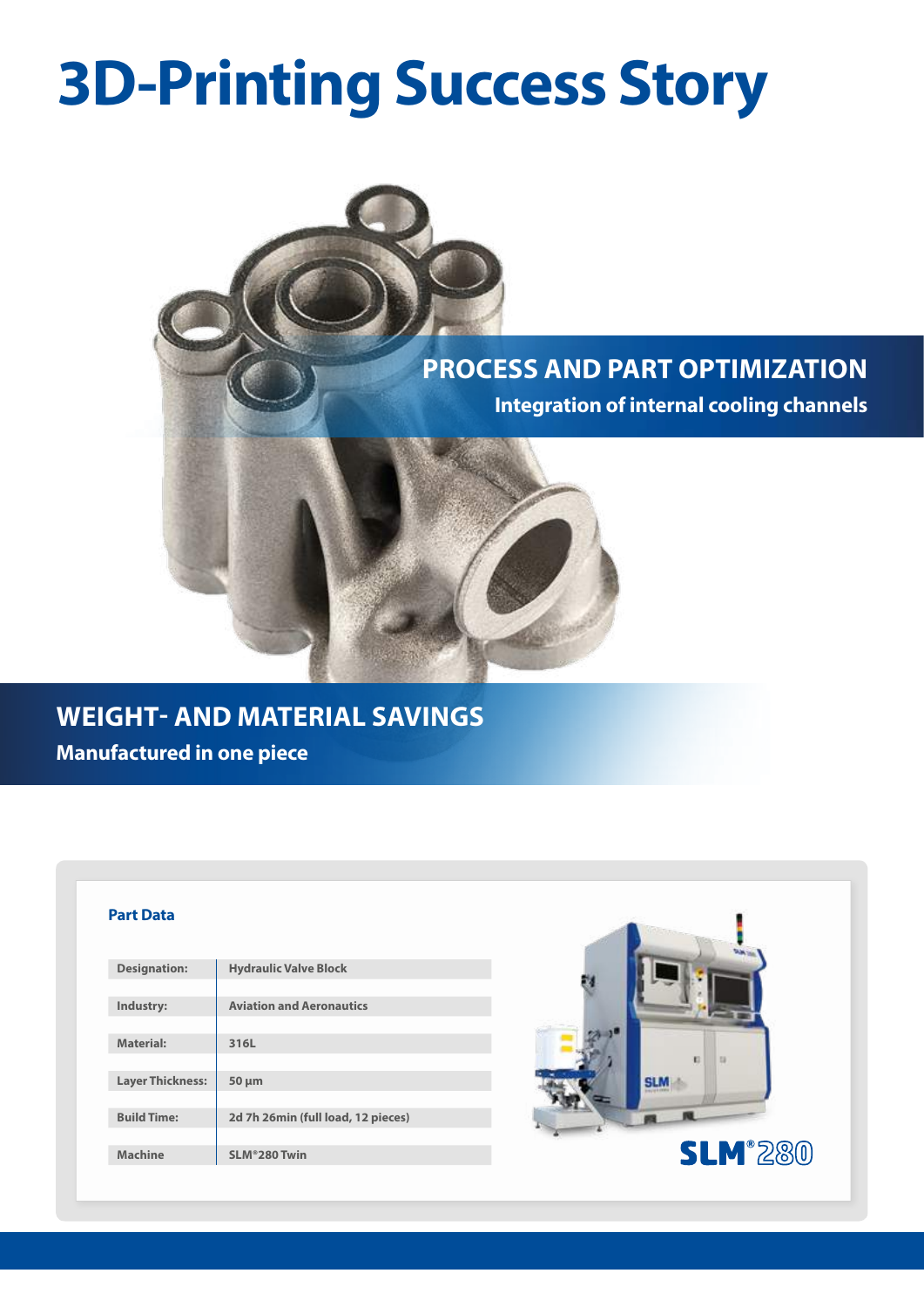#### **Current Situation**

#### **Production of customized objects of nearly any shape**

Additive manufacturing (AM) is opening up new business opportunities by freeing design from the restrictions of traditional manufacturing processes, enabling customization and speeding up product timeto-market. Together, VTT Technical Research Centre of Finland Ltd. and Nurmi Cylinders Oy developed a costefficient, 3D-printed, reliable hydraulic valve block that is 66% lighter than the original part.

AM technology enables the production of objects of nearly any shape without the limitations associated with traditional manufacturing methods. Combined

with advanced design and optimizated techniques, the potential cost-savings of selective laser melting extends to the design phase, where simulation can reduce the number of necessary design iterations. This technology also enables small, one-off production runs, which remove the additional costs typically associated with customization.

#### **Innovations with Selective Laser Melting**

#### **Additively manufactured valve block leads to savings in weight, space and material**

The hydraulic valve block was developed by VTT and Nurmi Cylinders, with a design optimized to take full advantage of the benefits of 3D printing. The resulting product is 66% smaller than the original model design space and a 76% reduction compared with a traditionally manufactured valve block – leading to savings in weight, space and material. The valve block, used to control hydraulic cylinders that move under loads applied via the hydraulic fluid, can be found in cranes, for example.

Traditionally, the internal channels of the valve block are created with straight, circular drillings in a solid block of material. Several auxiliary drillings are required to complete the channels, which are then plugged yet create the potential for leakages. With AM, the internal channels of the valve block can be optimized for improved flow and space savings, while the potential



Fig. 1: Topology optimization result (element density color contour plot)



Fig.  $2$ Interpretation and remesh of topology optimization result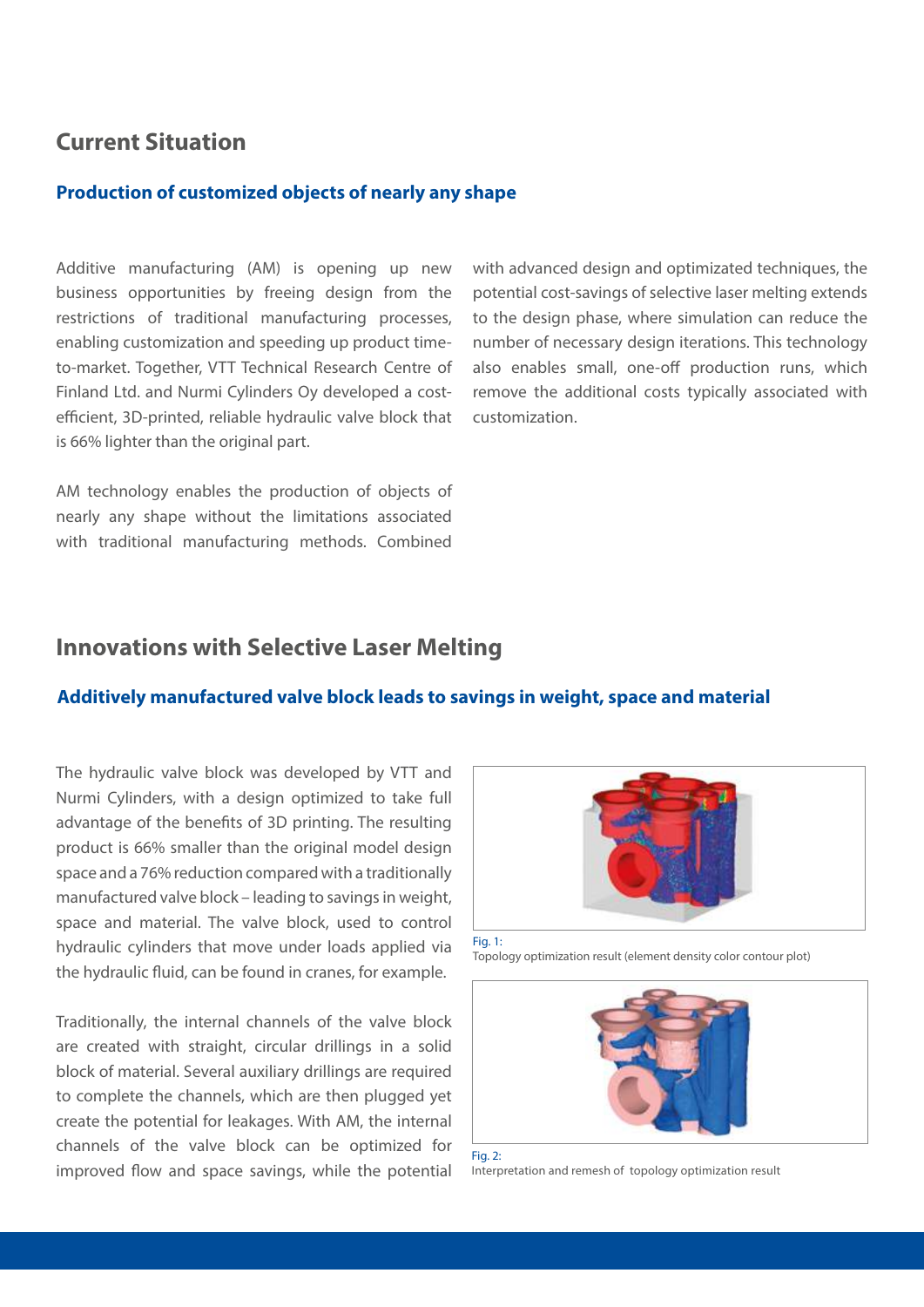for leakage is removed because auxiliary drillings are no longer necessary.

"Using a laser for metal 3D printing is fairly new in Finland. Metal powder is spread one layer at a time and laser-melted at the desired areas. Unique, new materials are under development which will lead to new features and designs not yet commercially available. We have analyzed the manufacturing costs and identified cost savings. In the future, this technique will give free hands for a designer because manufacturing is not limiting geometries anymore," says Senior Scientist Petri Laakso of VTT.

Together with the private sector, VTT engaged in a two-year project aiming to create new business within Finland with the use of AM technology. The overall project consisted of the companies' own projects and a research project by VTT, in which the companies are also participating. Tekes, the participating companies and VTT are provided three million euros of funding to the project as part of VTT's For Industry spearhead program and its SME project startups.



Fig. 3: Analysis of smoothed optimization design



Fig. 4: Final smooth CAD file, ready for printing

#### **VTT Technical Research Centre of Finland Ltd.**

VTT Technical Research Centre of Finland Ltd. is the largest multidisciplinary research organisation in Northern Europe. It provides high-end technology solutions and innovation services. VTT is a non-profit research organisation and it was founded in 1942 for scientific and public utility. VTT has its headquarters in Otaniemi. VTT is originally an abbreviation of Finnish words "Valtion Teknillinen Tutkimuskeskus" (State Technical Research Center).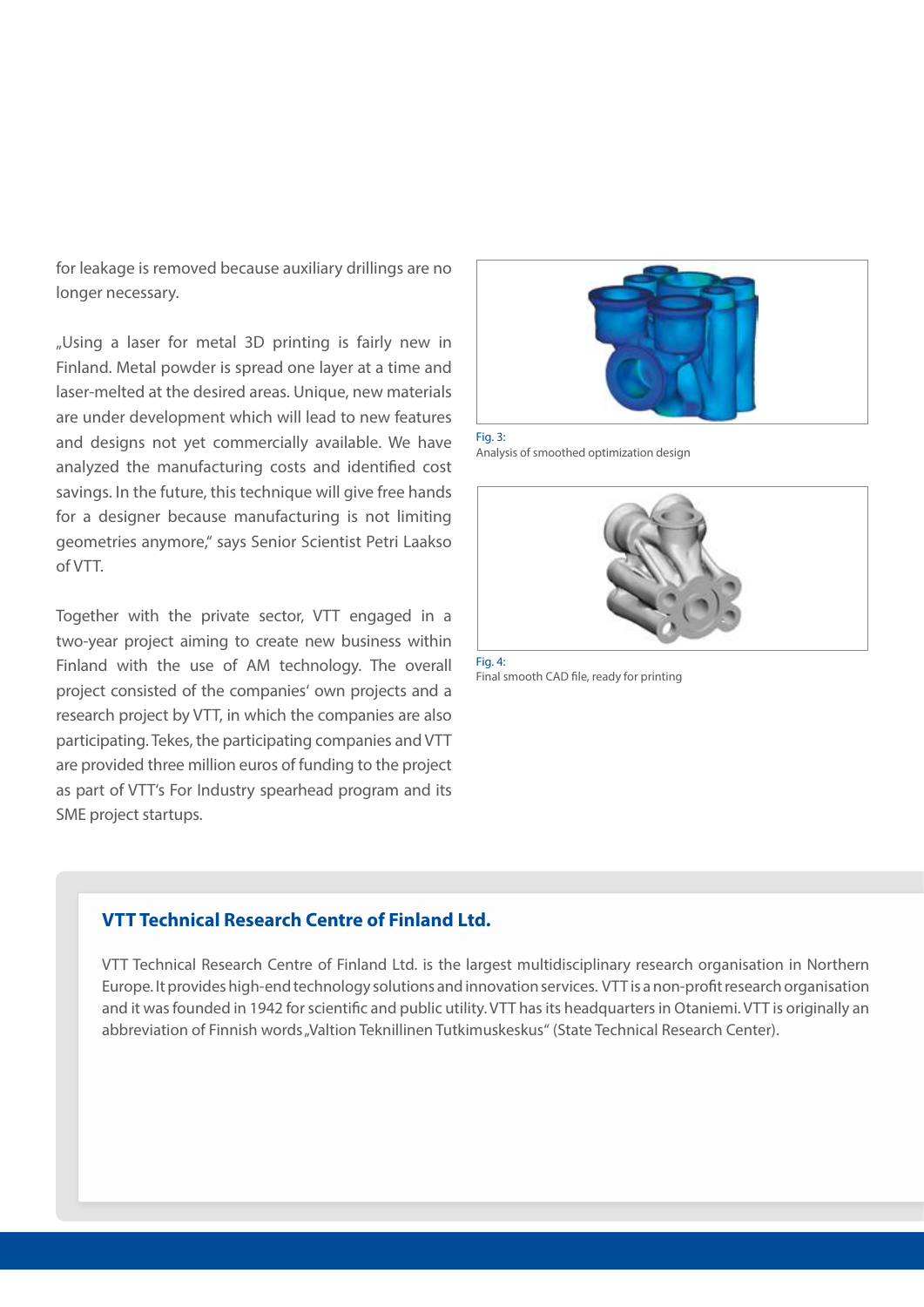

#### **Summary**

#### **Hydraulic Valve Block**

- 66% smaller than the original model design and 76% reduction compared to traditional manufacturing methods
- Savings in weight and material through reduced part size
- Single process production with SLM® machines
- Improved function by removing leakage possibility from plugged drilling holes since internal channels are built directly into the part
- New potential from metal based additive manufacturing technology that enables customization and speeds up product time-tomarket



VTT offers R&D services to a number of industry sectors using these technologies. Through its international scientific and technology network, VTT aims to produce information, upgrade technology knowledge, create business intelligence and value added to its stakeholders. VTT has 2,834 employees, of which 81% have a university degree and 26% a postgraduate degree. There are 1,510 customers, of which 865 are domestic companies, 385 foreign companies and 220 public bodies. VTT has a patent portfolio of over 1,200 patents and 605 peer-reviewed scientific articles.